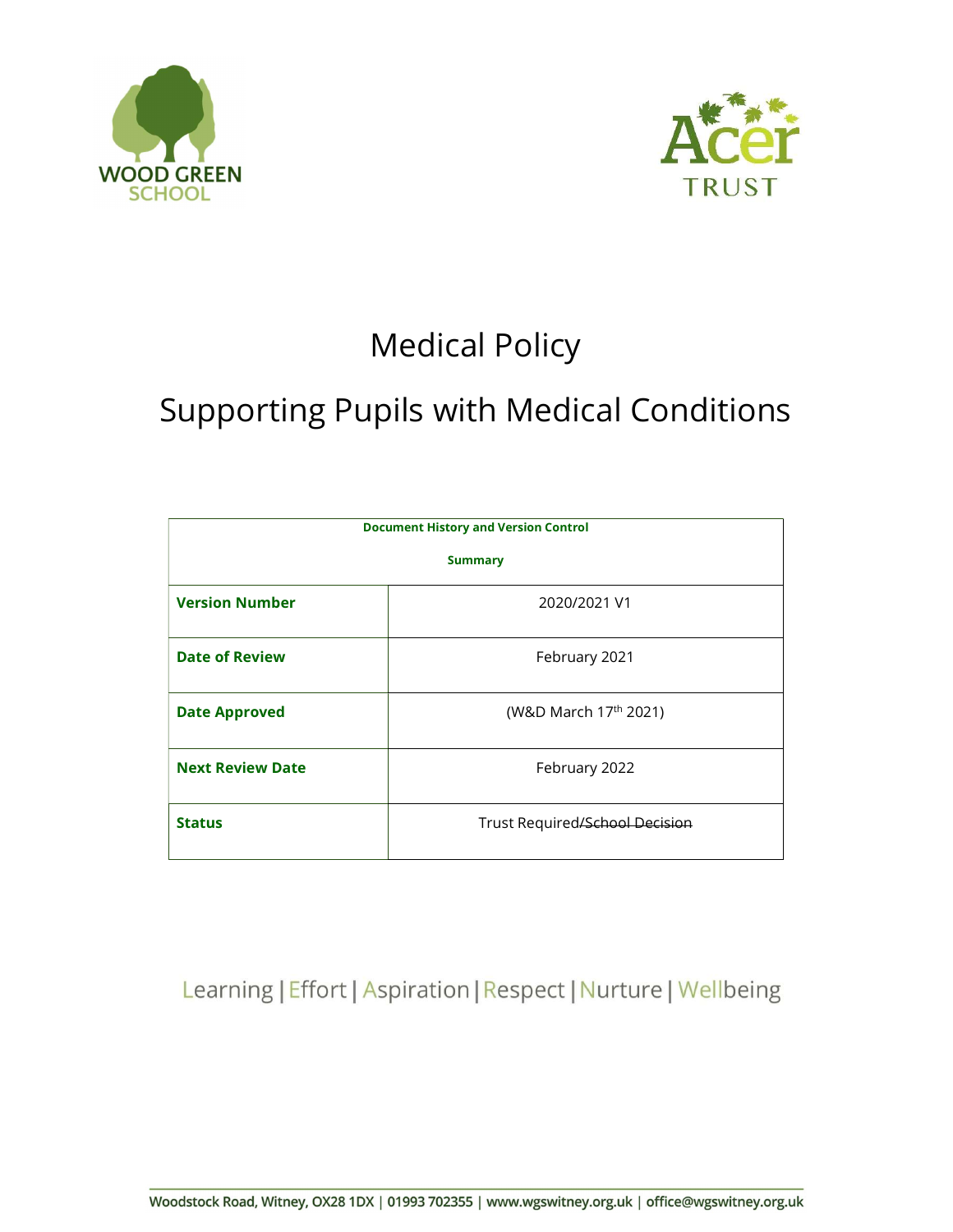





#### Introduction

This policy is written in regard to Section 100 of the Children and Families Act 2014 which places a duty on governing bodies to make arrangements for supporting students at their school with medical conditions. It outlines responsibilities and procedures to ensure students with needs are effectively supported in consultation with health and social care professionals, their parents and students themselves.

The policy should be read in conjunction with the Wood Green School Administration of Medication in School policy and, where students have an identified special need, the SEND Code of Practice will apply.

#### Aims

To ensure students at school with medical conditions, in terms of both physical and mental health, are properly supported so they have full access to education, remain healthy and achieve their full potential. For many this will be short-term, affecting their participation in school activities on a temporary basis. Others may have a longer-term medical condition potentially limiting their access to education and require extra support. We aim to recognise the impact on student's social and emotional development and provide access to an inclusive curriculum, school trips and physical education.

### Roles and Responsibilities

#### The Governing Body

- Must make arrangements to support students with medical conditions and ensure this policy is implemented. In doing so it will ensure that such students can access and enjoy the same opportunities at school as any other child
- By making their arrangements they give parents and students confidence in the school's ability to provide effective support for medical conditions in school
- Must ensure that sufficient staff receive appropriate training to support students with medical conditions
- Must ensure that insurance arrangements provide cover for staff to act within their school employment

#### The Headteacher

- Is responsible for implementing the Governing body's policy and for developing detailed procedures
- Should ensure all staff are aware of this policy and understand their role in its implementation
- Is responsible for ensuring Individual Healthcare Plans (IHPs) are developed for all students with a medical condition and ensuring these are monitored
- Should ensure that all staff who need to know are made aware of the student's condition
- Should ensure that sufficient numbers of staff are suitably trained to implement the policy and deliver against all IHPs , have sufficient resources to support students with medical conditions and are appropriately insured
- Must ensure back-up cover is arranged when the member of staff responsible for a student with medical needs is absent or unavailable
- Should liaise with the school nursing service in supporting students with medical conditions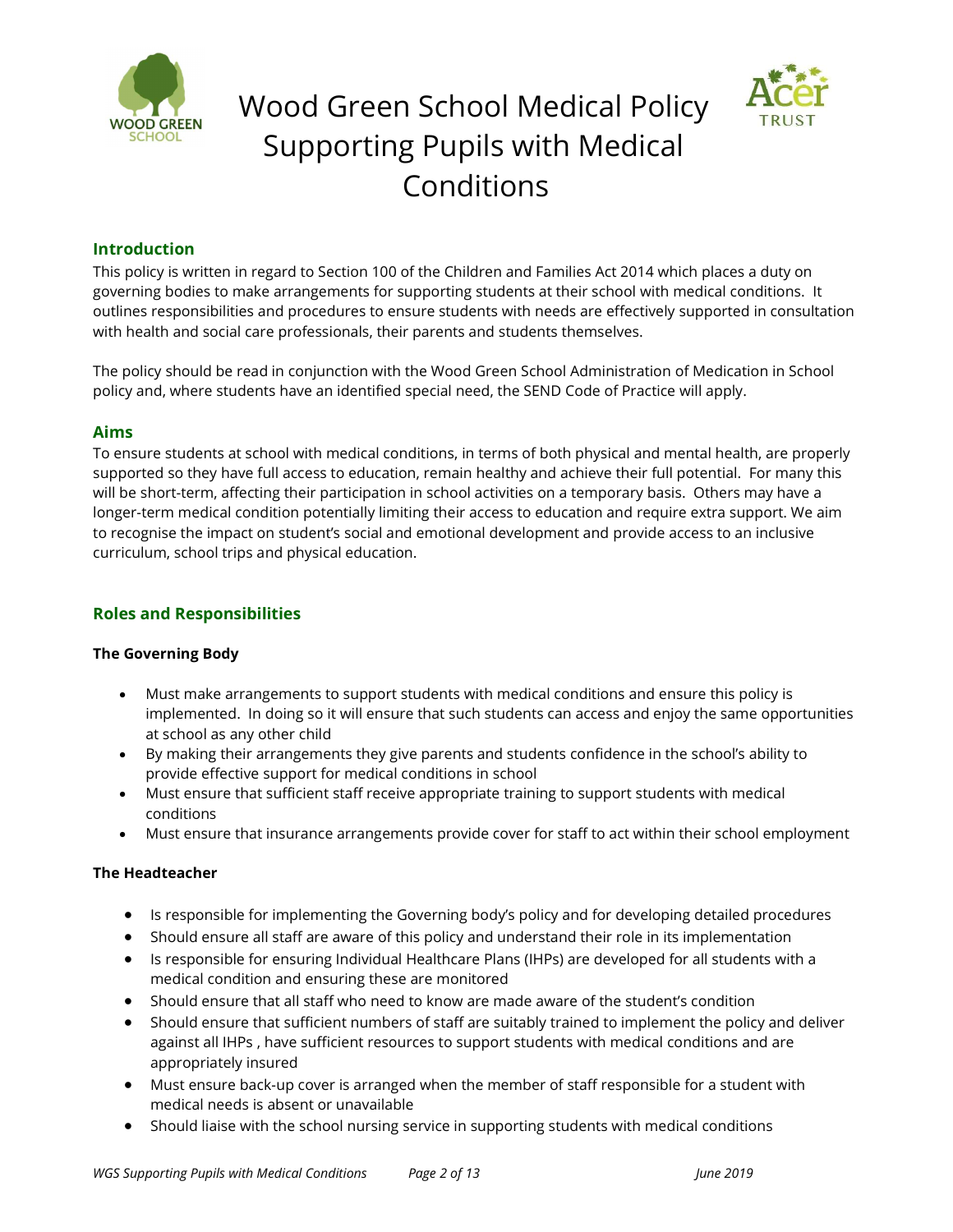- Teachers who have students with medical needs in their class should understand the nature of the condition, and when and where the student may need extra attention. They should be aware of the likelihood of an emergency arising and what action to take if one occur
- Staff will receive sufficient and suitable training and achieve the necessary level of competency before taking on the responsibility of supporting students with medical conditions. Any member of school staff may be asked to provide support to students with medical conditions, including the administering of medicines, although they cannot be required to do so
- Staff must ensure reasonable adjustments are made to allow students with medical conditions to participate in sports, games, activities and visits whilst being aware of potential triggers for any medical condition and how to minimise these

# The School Nursing Service is responsible for:

- Notifying the school when a student has been identified as having a medical condition which will require support in school. Wherever possible this should be done before the student starts school
- Providing support to staff on creating and implementing a student's IHP and providing advice and liaison including training as appropriate

# Other healthcare professionals

The school will receive support and advice as necessary from the following in conjunction with meeting the needs of students with medical needs:

- The local health authority
- The school health nurse
- The general practitioner (with the consent of the child's parents)
- The community paediatrician

They should notify the school nurse when a student has been identified as having a medical condition that will require support at school. They may provide advice on healthcare plans. Specialist local teams may be able to provide support for particular conditions (e.g. Asthma, diabetes, epilepsy)

# Parents

- must provide the school with sufficient and up-to-date information about their child's medical needs whether short term or more long term complex needs and provide consent for administering medication (see Appendix 1 of the Administration of Medication in School Policy)
- are the key partners and should be involved in the development and review of their child's IHP
- should carry out any action they have agreed to as part of the IHP implementation, e.g. provide relevant medication and equipment and keep the school fully up to date with any changes in their child's treatment or medication

# **Students**

- Should, wherever possible, be fully involved in discussions about their medical support needs and contribute to their IHP and should inform a member of staff if they feel unwell
- Should comply with the IHP and self-managing their medication or health needs including carrying medicines or devices, if judged competent to do so by a healthcare professional and agreed by parents

# Procedure when notification is received that a child has a medical condition

Notification of a medical condition may come via:

• the Secondary School Entry - Health Review and Information leaflet (appendix 3) with Health Review Questionnaire (appendix 4) completed by parents/carers prior to a student starting on roll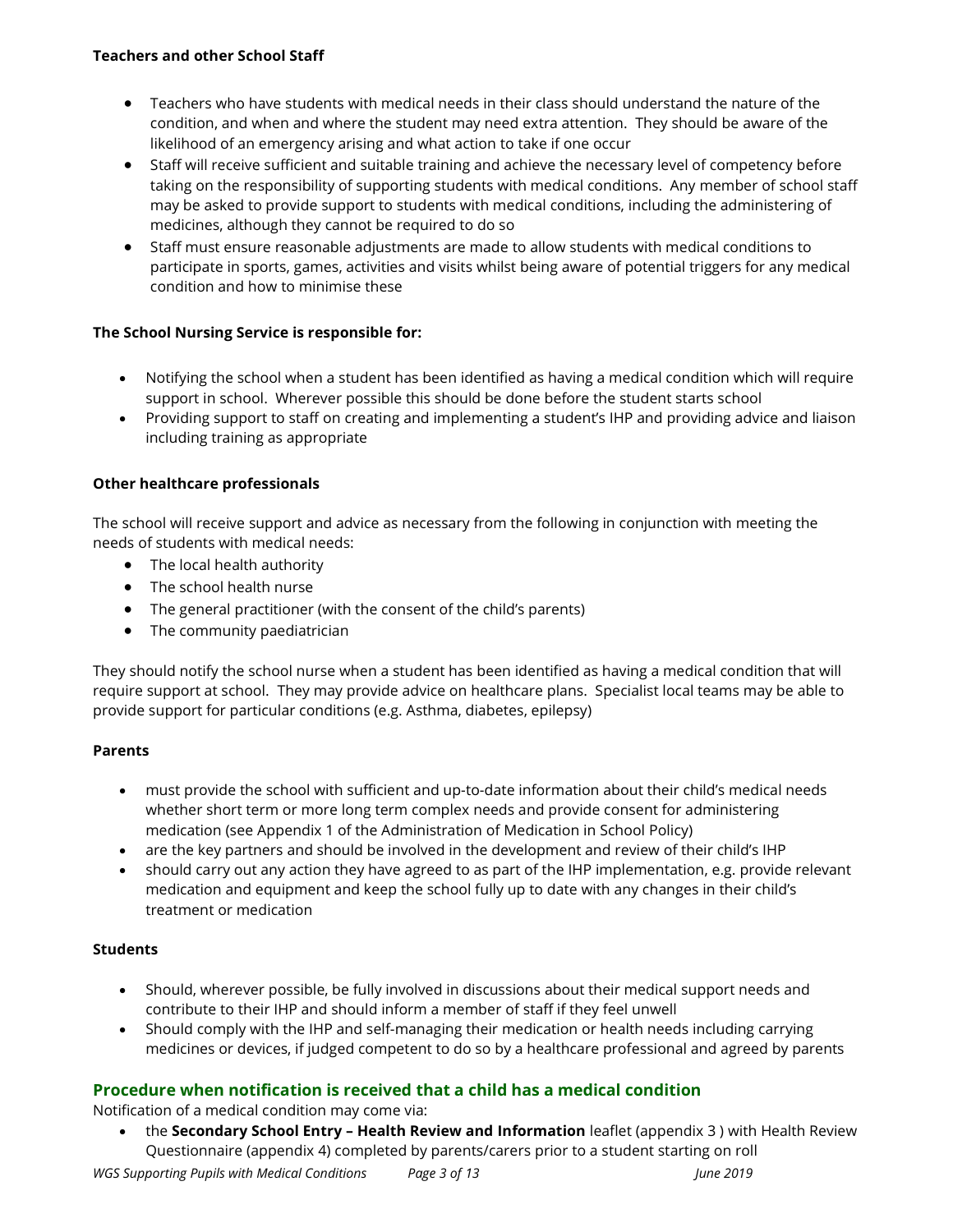- a parent/carer notifying the school directly
- a health care professional informing the School

All notifications should be passed to the School Health Nurse who will make an initial assessment, including consulting with the parent/carer. Where it is agreed that an IHP is appropriate, the School Health Nurse or another person will liaise with the individual student, parents/carers, other health care professionals and agencies as appropriate to decide on the support to be provided to the student. This will be recorded in the IHP. Where it is agreed that an IHP is inappropriate and disproportionate, a record of the condition and any implication for the student will be kept on the School's medical records and the student's individual records.

# Individual Healthcare Plans (Appendix 2)

The following information should be considered when writing an IHP:

- the medical condition, its triggers, signs, symptoms and treatments
- the student's resulting needs, including medication and other treatments, times, facilities, equipment, testing, dietary requirements and environmental issues
- specific support for the student's educational, social and emotional needs
- the level of support needed including in emergencies
- who will provide support, their training needs, expectation of their role, confirmation of their proficiency and cover arrangements
- Consideration of any impact of the medical condition on accessing the curriculum or other school provision
- parental consent for sharing the individual healthcare plan
- arrangements for written permission from parents for medication to be administered by a member of staff or self-administered (students who are competent should be encouraged to take responsibility for managing their own medicines and procedures, with an appropriate level of supervision)
- separate arrangements or procedures required for school trips or other school activities outside of the normal school timetable that will ensure the student can participate
- what to do if a student refuses to take medicine or carry out a necessary procedure
- what to do in an emergency, who to contact and contingency arrangements
- where a student has SEN but does not have an Education, Health and Care plan, their special educational needs should be mentioned in their individual healthcare plan
- IHPs will be easily accessible to all relevant staff. A copy will be kept in the school medical office and on the secure IT system
- Where a pupil has an Education, Health and Care plan or special needs statement, the IHP will be linked to it or become part of it
- IHPs will be reviewed at least annually or when a student's medical circumstances change, whichever is sooner
- Where a student returns to school from a period of hospital education or alternative provision or home tuition, re-integration should be effective and student's needs identified on the Healthcare Plan. Collaboration between the LA provider and school is needed to ensure that the IHP identifies the support the student needs to reintegrate

# Emergency Medication including Buccal Midazolam and Epipens

These are shared care protocols in association with Oxford Health Foundation Trust, Oxfordshire County Council and the young person's parent/carer and school. A copy of these procedures will be available to school but are the property of Oxford Health Foundation Trust. It is the responsibility of the School Health Nurse to ensure these are complete, up to date and reviewed annually.

# Administering Medicines and Record Keeping

- The School understands the importance of correctly prescribed medicines, dosage, administration, and relevant consent. Governors ensure detailed procedures are specified as part of the Wood Green School Administration of Medication in School policy
- Written records are kept of all medicines administered to students offering protection to staff and students and provide evidence that agreed procedures have been followed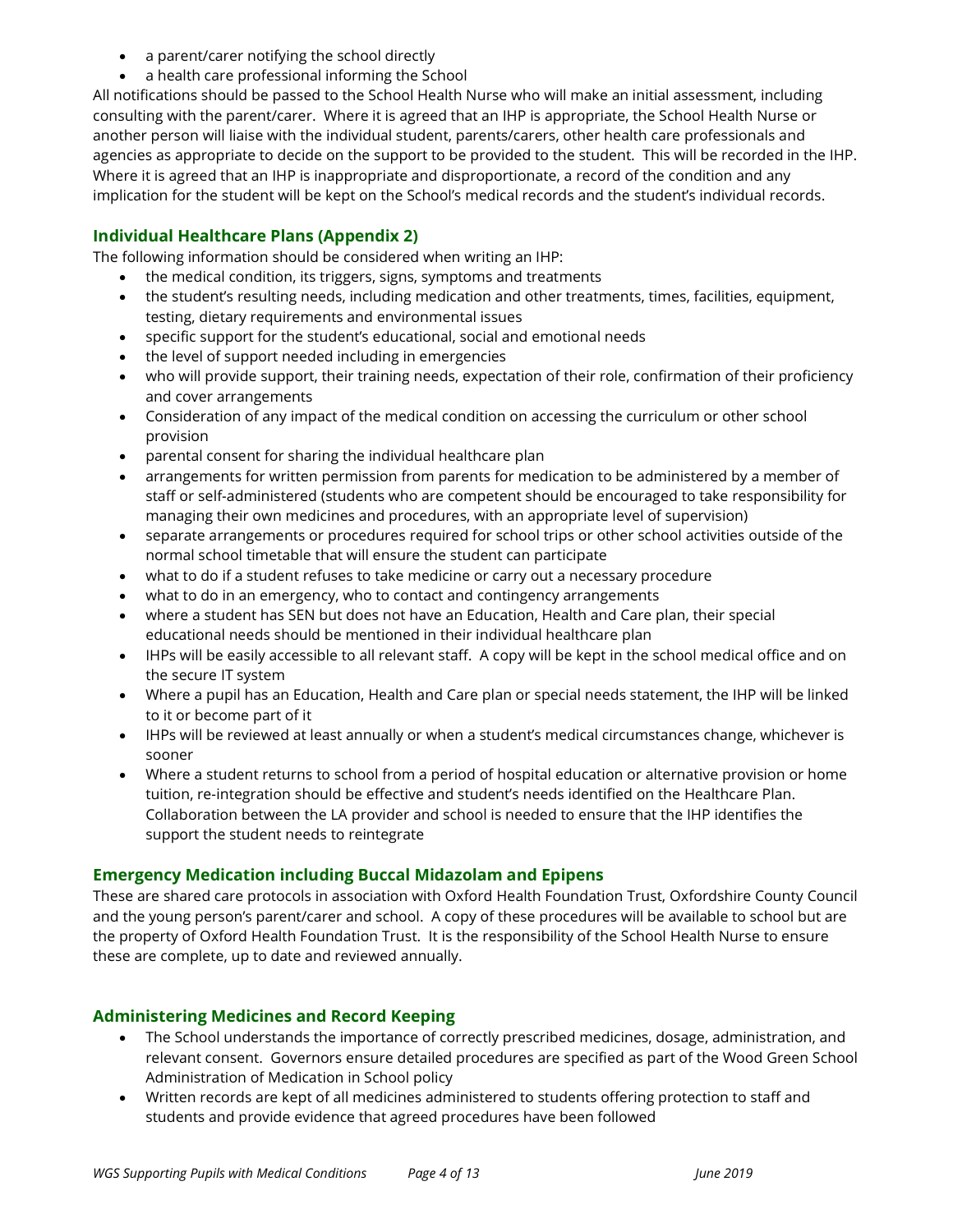Full records are kept in accordance with the Administration of Medication in School policy and with the School Health Nurse as appropriate when working in conjunction with school staff

## Day Trips, Residential Visits and Sporting Activities

- Clear/explicit arrangements should be made and be flexible enough to ensure students with medical conditions can participate in school trips, residential stays, sports activities and not prevent them from doing so unless a clinician states it is not possible
- To comply with best practice risk assessments should be undertaken, in line with H&S executive guidance on school trips, in order to plan for including students with medical conditions. Consultation with parents, healthcare professionals etc. on trips and visits will be separate to the normal day to day IHP requirements for the school

## Storing and Communication - Individual Health Care Plans

If a student has an Individual Health Care Plan this is indicated in the 'medical notes' section of their record on SIMs, the school secure data management system. The students will also have a  $*$  next to their name on their registers in PARS.

There are three types of plans kept in school:

- Individual Health Care Plan
- Diabetic Care Plan
- EpiPen Care Plan

All the plans are kept in the Main Office and also scanned/saved to the WGS computer system in the staff area in a folder titled 'Student Medical Information'.

### Avoiding Unacceptable Practice

School staff are expected to use their judgement, based on their knowledge of an individual and any IHP, but school will not generally sanction practice that:

- prevents students from easily accessing their medication and administering it when and where necessary
- assumes students with the same condition require the same treatment
- ignores the views of the student, their parents; ignoring medical advice or opinion
- sends students with medical conditions home frequently or prevent them from staying for normal school activities (unless specified in IHP)
- if a child becomes ill, send them to the office or medical room unaccompanied or with someone unsuitable
- penalises students for their attendance record if their absences are related to their medical condition that is recognized under this policy
- prevents students from drinking, eating or taking toilet breaks whenever they need to in order to manage their medical condition effectively
- requires parents/carers to attend school to administer medication or provide medical support to their child, including toileting issues
- prevents students from participating, or create unnecessary barriers to students participating in any aspect of school life, including school trips

#### Confidentiality

It is important to ensure confidentiality when supporting students with medical conditions however when it is in the best interests of the student relevant health information will be shared on a 'need to know' basis.

#### Staff Training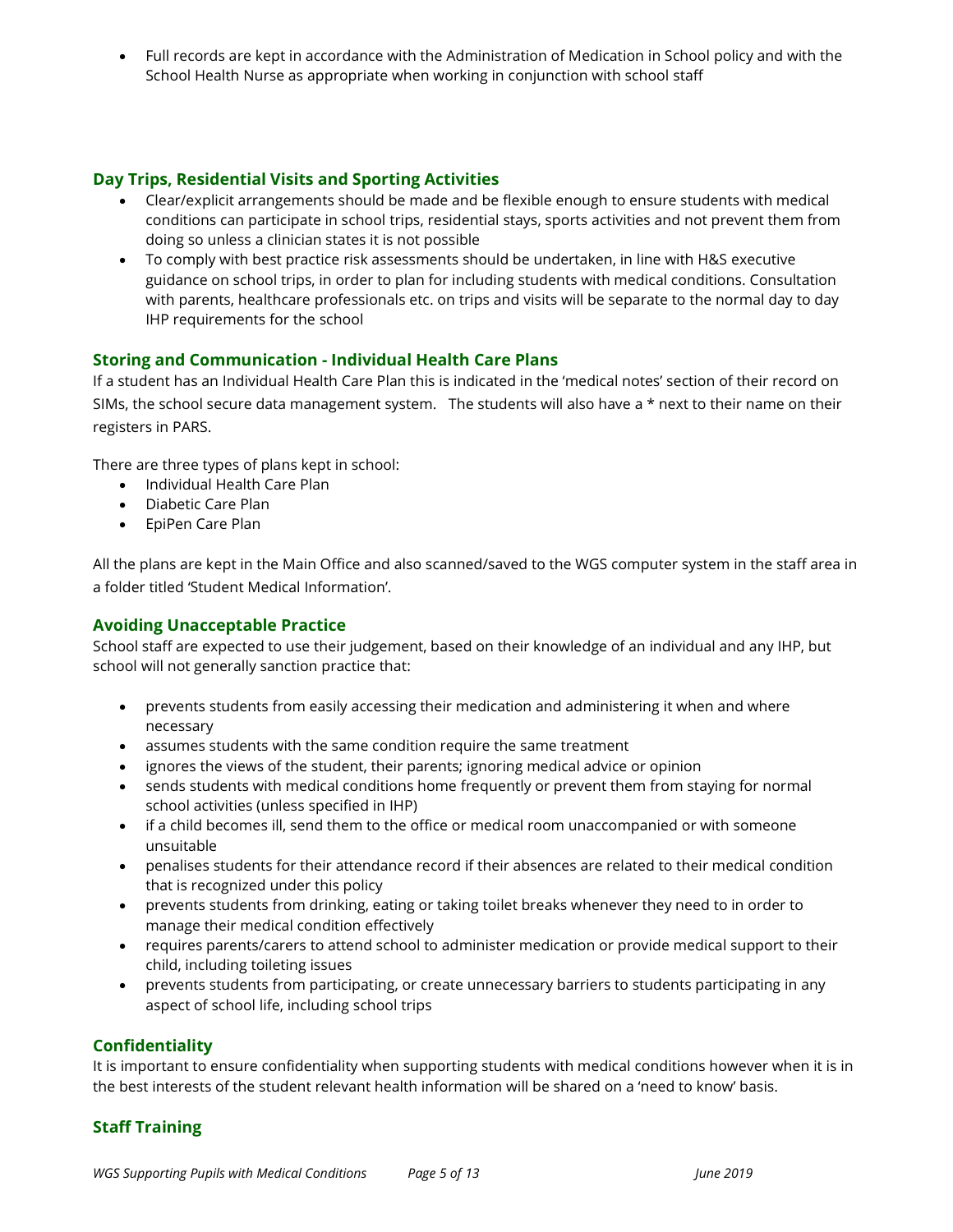- The School will ensure the necessary number of staff, appropriately trained, are in place to meet daily needs, cover in times of staff absence and support for IHPs.
- Staff will be given suitable training before they take on responsibility of supporting students with a medical condition and this will be recorded
- The School Health Nurse will support, advise and deliver training on some conditions
- Staff will be appraised of the contents of this policy. Newly appointed staff including supply will receive this information which will form part of the induction procedure

#### Medical Emergencies

- A student's IHP will specify what constitutes an emergency and explain what to do, ensuring all relevant staff are aware of emergency symptoms and procedures
- Other students will be told what to do in general emergency including informing an adult if they think that help is needed
- Medical emergencies will be dealt with under the school's emergency procedures which will be communicated to all relevant staff so they are aware
- If a student needs to be taken to hospital, staff should stay with the student until a parent/carer arrives

#### Insurance

Insurance policies are in place and renewed annually for all staff undertaking responsibilities within this policy working with students with medical conditions

#### **Complaints**

Should parents or students be dissatisfied with the support provided they should discuss their concerns directly with the school. If this does not resolve the issue, they may make a formal complaint via the school's complaint procedure?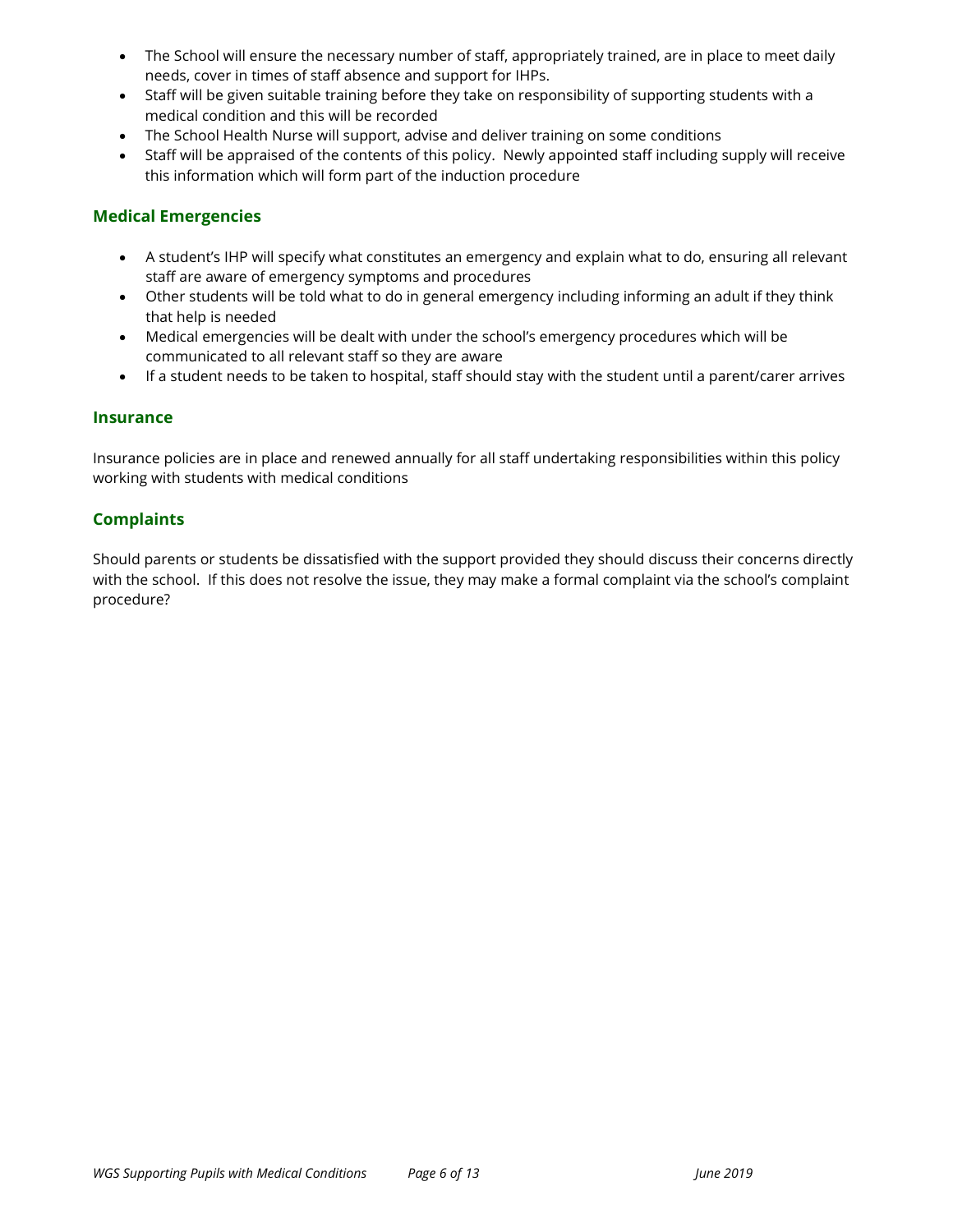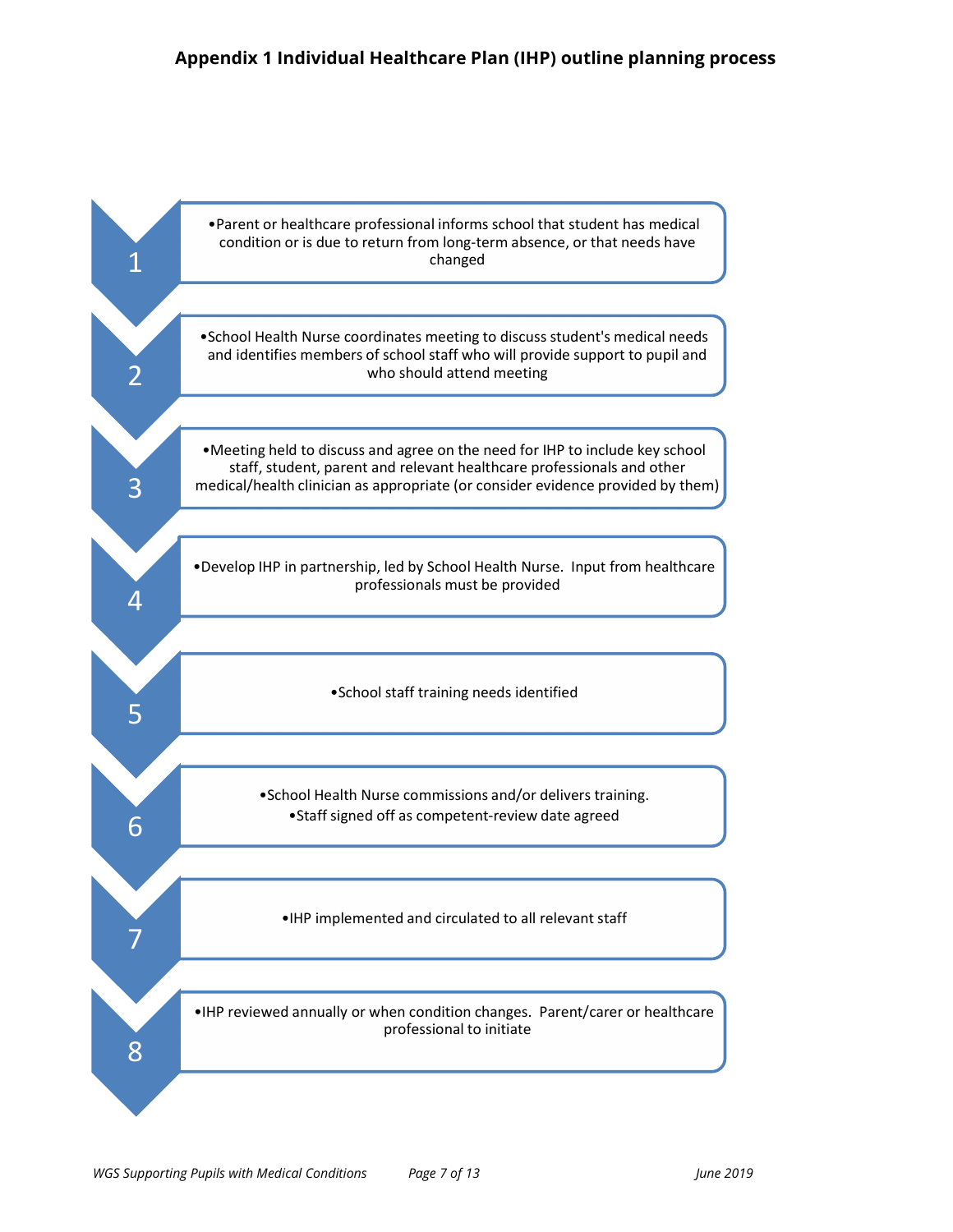# Appendix 2 Individual Healthcare Plan (IHP)





Individual Healthcare Plan

This form is to be completed by school staff in conjunction with the child/young person and/or their parents or carer. Advice from the School Health Nurse can be sought in completion of this form if needed.

#### DETAILS:

| <b>Childs Name:</b>                            |  |
|------------------------------------------------|--|
| <b>Date of Birth:</b>                          |  |
| <b>School Name:</b>                            |  |
| Year group/ Class:                             |  |
| <b>Home Address:</b>                           |  |
| <b>Medical Diagnosis/</b><br><b>Condition:</b> |  |

#### CONTACT DETAILS:

| Name:                     |  |
|---------------------------|--|
| Relationship to<br>child: |  |
| Telephone:                |  |

#### GP AND CLINIC DETAILS

| GP Name:   |  |
|------------|--|
| Address:   |  |
| Telephone: |  |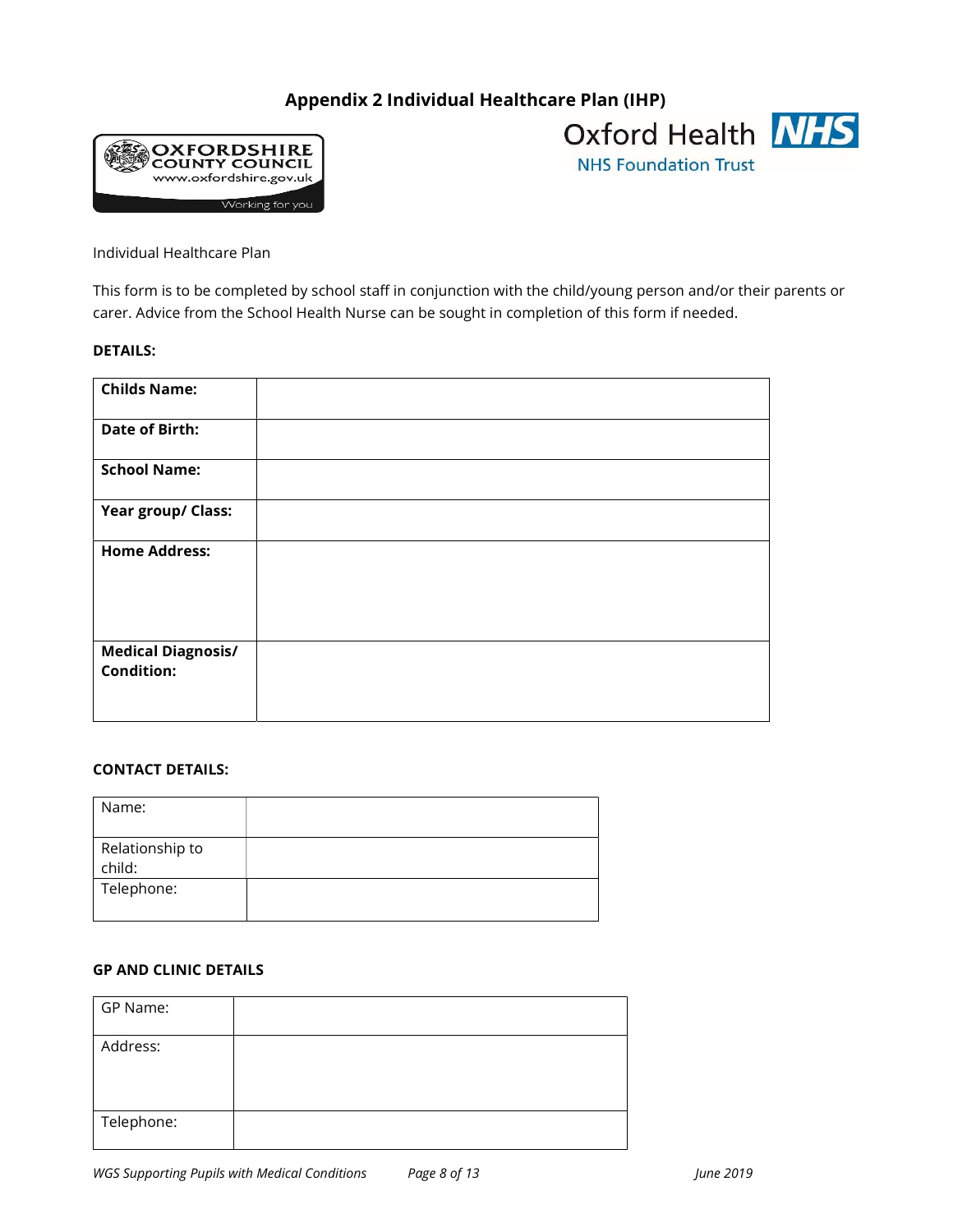| Consultant/Clinic/Hospital |  |
|----------------------------|--|
| Details (if applicable):   |  |
|                            |  |
| Address:                   |  |
|                            |  |
|                            |  |
|                            |  |
| Telephone:                 |  |
|                            |  |

| <b>DESCRIBE MEDICAL NEEDS AND DETAILS OF CHILD'S SYMPTOMS:</b> |  |  |
|----------------------------------------------------------------|--|--|
|----------------------------------------------------------------|--|--|

DAILY CARE REQUIREMENTS (e.g before lunch/after sport etc. State any medication that is required to be taken during the school day and whether this will be stored and administered by the school or the pupil):

Specific support for pupil's educational, social and emotional needs:

Describe what constitutes an emergency for the child and any action to be taken:

Follow up care: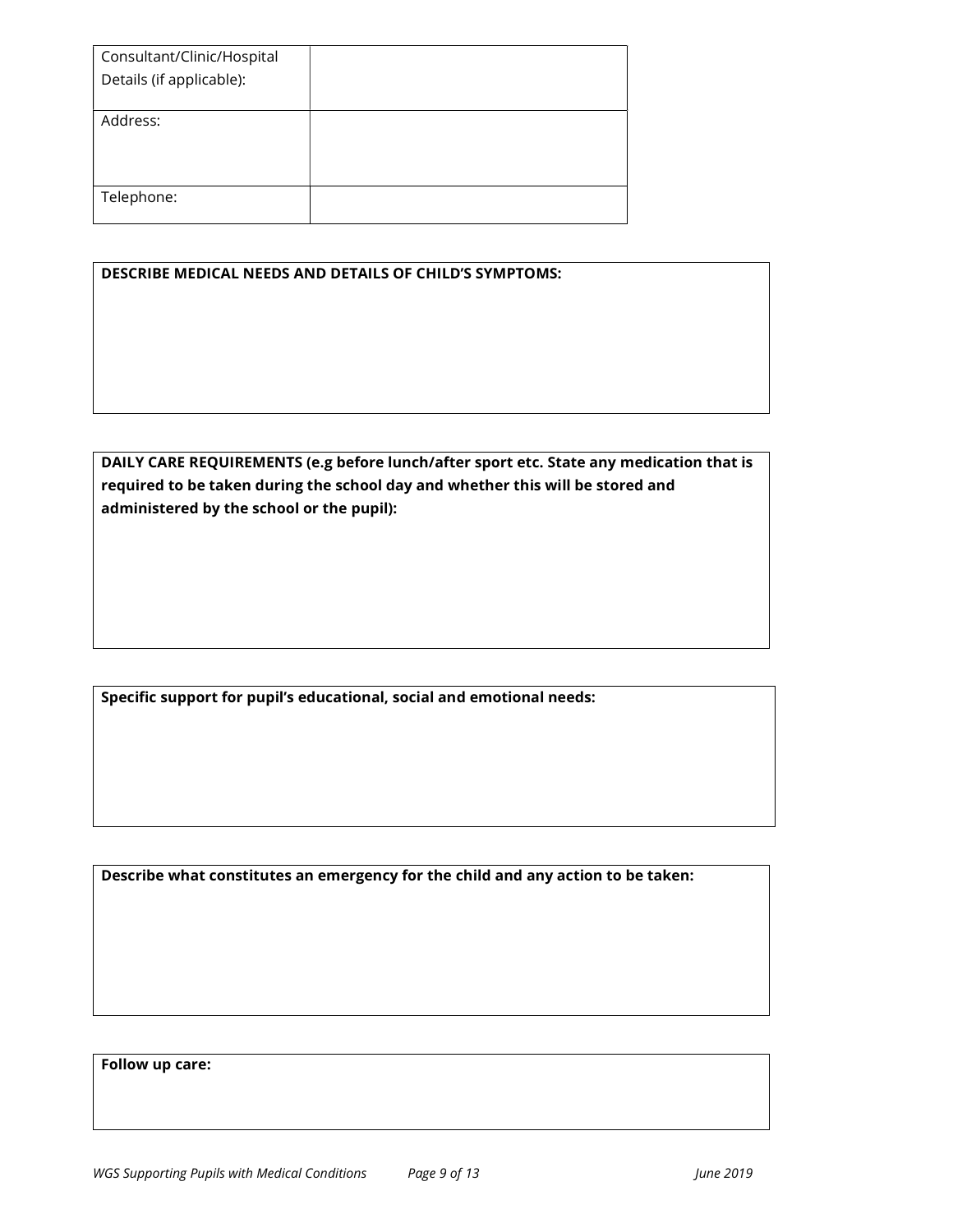State who is responsible in the case of an emergency:

Staff training needed / undertaken – who, what, when expectation of their role:

Arrangements for school visits/trips/activities outside of the normal school timetable etc.

#### Other Information:

Form completed by:

| Name:   |  |  |
|---------|--|--|
| Signed: |  |  |
| Date:   |  |  |

Jackie Jenkins, School Health Nurse Wood Green school

Review date:

Permission given to share this information on the school IT system:

Date:

Signed:

Appendix 3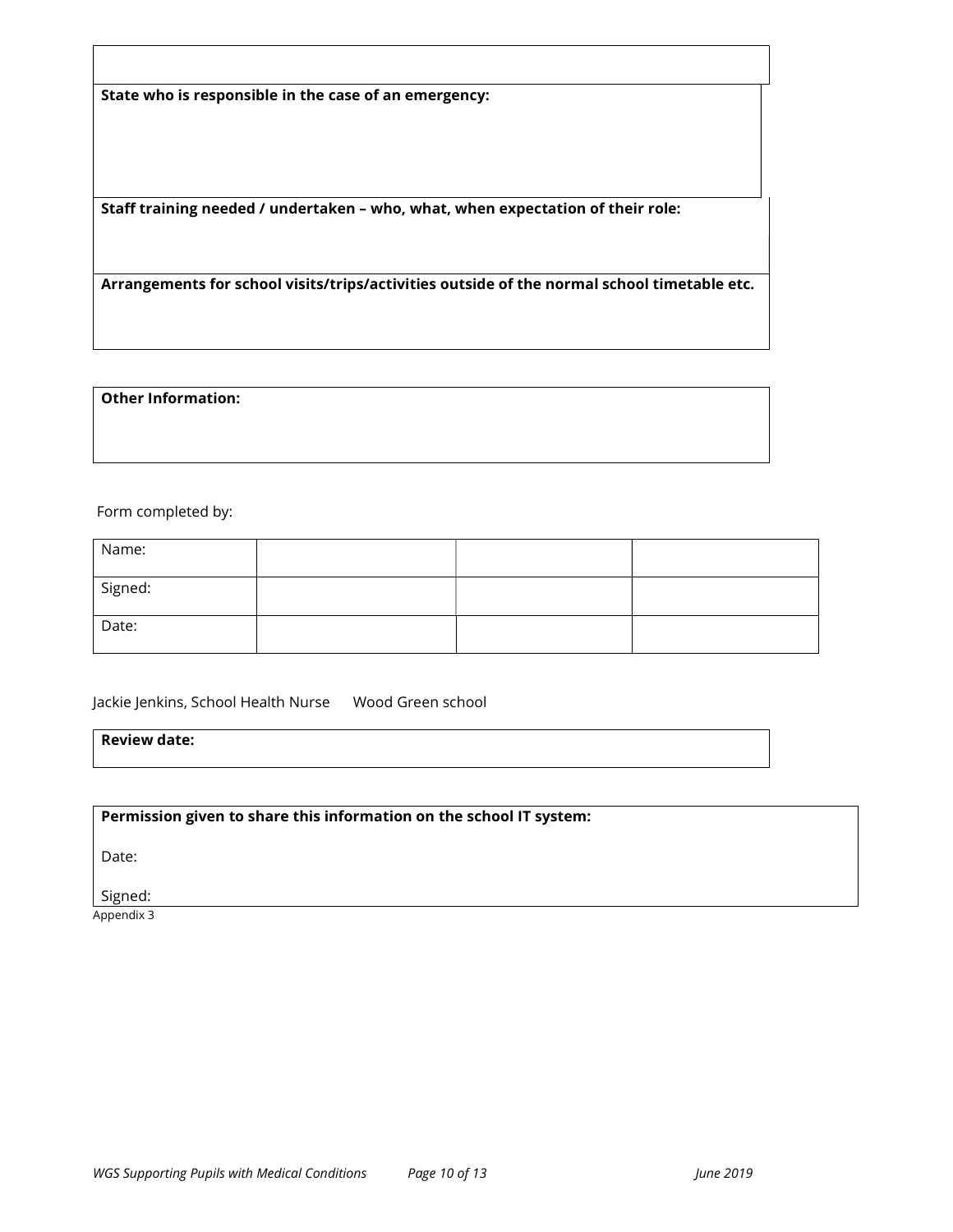# Secondary School Entry – Health Review and Information

As your son or daughter is now entering secondary school, we would like to ensure that we can be fully supportive of any medical issues that he or she may encounter whilst at school. This includes any long term condition, the need to take medicine whilst at school or injury requiring First Aid. Systems for First Aid and medicines may be different at Wood Green from your child's primary school, recognising his or her growing independence. It is our priority to ensure that your child is safe and nurtured at school.

This sheet gives information about medical issues and has an important form attached for you to return to school by Friday 26<sup>th</sup> April 2019.

#### Students with Medical Conditions:

Some students are managing medical conditions during their time at school. It is important that the school is aware of any medical condition your child may have prior to starting. When you return the attached form, please indicate these clearly. You will then be contacted to discuss this further. We will set up a Care Plan with you if we agree this will be helpful. Wood Green School follows National Guidance for managing Medical Conditions in school and more information can be found in our 'Supporting Pupils with Medical Conditions Policy' on our website.

#### Medication in School:

It may be necessary for your child to take medication during the school day regularly, occasionally or for a limited period of time. Wood Green School is able to administer medication but this must only be done through our First Aid Team. If your child needs to take medication during the school day, the medication needs to be labelled with your child's name and the dose clearly stated. You will also need to complete a consent form available from the school office. Students must not carry medication and self-medicate unless this has been agreed as part of a Health Care Plan. For full information please see the 'Administration of Medication in School' Policy on our website.

#### First Aid:

First Aid and administration of medicines in school is managed by a team of staff, one of whom will always be on duty. The team can be contacted via the Office.

 If your child becomes unwell or sustains a minor injury you will be contacted and asked to collect them. No student will be sent home unless we have been able to contact you. With this in mind it is essential that you give an emergency contact number where we can reach you during the day.

#### School Health Nurse:

We are also fortunate to have a School Health Nurse, Jackie Jenkins based in school from the Oxford Health Trust. Her role is funded by Oxfordshire County Council. She has a wider brief advising students on health issues as well as supporting staff.

The School Health Nurse's contact details are as follows:

Telephone: 01993 702355 or 774961.

Email: j.jenkins@wgswitney.org.uk or jackie.jenkins@oxfordhealth.nhs.uk.

Mobile: 07557606976.

Attached is the Health Review Questionnaire that must be completed for every student starting at Wood Green School.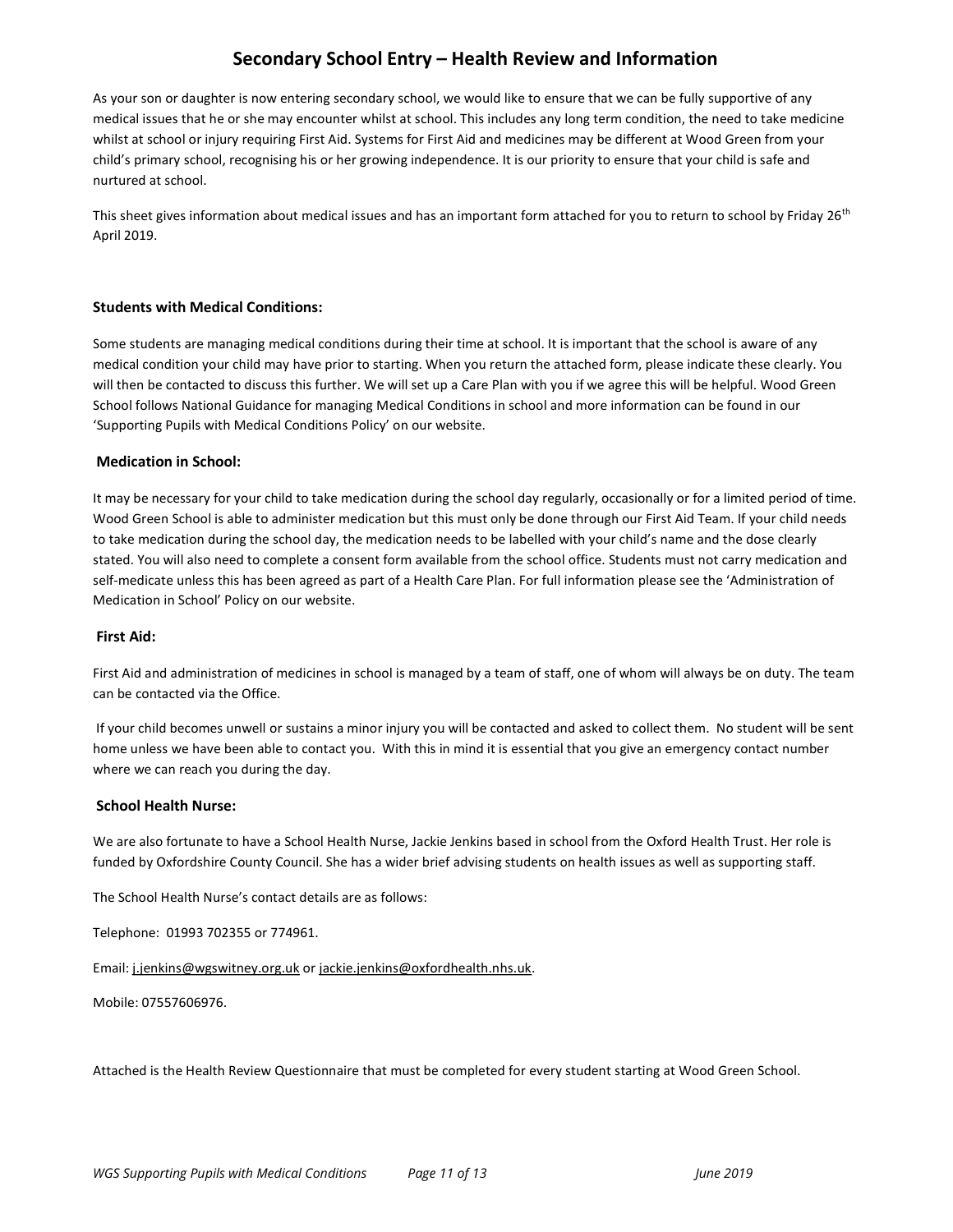# HEALTH REVIEW QUESTIONNAIRE

Please complete and return this questionnaire to Wood Green School. This information is confidential and will be shared only with the school.

| Secondary School:                      | WOOD GREEN SCHOOL   |                                    |                                                                                                                                                                                                                                                                      |
|----------------------------------------|---------------------|------------------------------------|----------------------------------------------------------------------------------------------------------------------------------------------------------------------------------------------------------------------------------------------------------------------|
| Child's Surname:                       | Child's First Name: | Date of Birth:                     | Male/Female/Transgender                                                                                                                                                                                                                                              |
|                                        |                     |                                    |                                                                                                                                                                                                                                                                      |
| Parent/Carer's Names:                  |                     |                                    |                                                                                                                                                                                                                                                                      |
|                                        |                     |                                    |                                                                                                                                                                                                                                                                      |
|                                        |                     |                                    |                                                                                                                                                                                                                                                                      |
| Home Address:                          |                     | Contact telephone numbers:         |                                                                                                                                                                                                                                                                      |
|                                        |                     |                                    |                                                                                                                                                                                                                                                                      |
|                                        |                     |                                    |                                                                                                                                                                                                                                                                      |
| Postcode:                              |                     |                                    |                                                                                                                                                                                                                                                                      |
|                                        |                     |                                    |                                                                                                                                                                                                                                                                      |
| Email:                                 |                     |                                    |                                                                                                                                                                                                                                                                      |
|                                        |                     |                                    |                                                                                                                                                                                                                                                                      |
| GP Name and Address:                   |                     | NHS Number (if known):             |                                                                                                                                                                                                                                                                      |
|                                        |                     |                                    |                                                                                                                                                                                                                                                                      |
|                                        |                     |                                    |                                                                                                                                                                                                                                                                      |
|                                        |                     |                                    |                                                                                                                                                                                                                                                                      |
| <b>Medical Conditions:</b>             |                     |                                    |                                                                                                                                                                                                                                                                      |
|                                        |                     |                                    | Please indicate below if your child has any of the following medical conditions or difficulties. If your answer is YES, please                                                                                                                                       |
|                                        |                     |                                    | give details of any medication required and which health professionals help manage your child's condition e.g. Hospital team,<br>GP or other service. Please provide details if their condition may affect their participation in school activities, e.g. Sports and |
| swimming.                              |                     |                                    |                                                                                                                                                                                                                                                                      |
|                                        |                     |                                    |                                                                                                                                                                                                                                                                      |
|                                        | <b>YES</b>          |                                    | Please give details - medications required/ managed by hospital or GP/if                                                                                                                                                                                             |
|                                        |                     | this may affect school activities. |                                                                                                                                                                                                                                                                      |
| Asthma                                 |                     |                                    |                                                                                                                                                                                                                                                                      |
|                                        |                     |                                    |                                                                                                                                                                                                                                                                      |
|                                        |                     |                                    |                                                                                                                                                                                                                                                                      |
| Diabetes                               |                     |                                    |                                                                                                                                                                                                                                                                      |
|                                        |                     |                                    |                                                                                                                                                                                                                                                                      |
|                                        |                     |                                    |                                                                                                                                                                                                                                                                      |
| Epilepsy                               |                     |                                    |                                                                                                                                                                                                                                                                      |
|                                        |                     |                                    |                                                                                                                                                                                                                                                                      |
|                                        |                     |                                    |                                                                                                                                                                                                                                                                      |
|                                        |                     |                                    |                                                                                                                                                                                                                                                                      |
| Serious allergies                      |                     |                                    |                                                                                                                                                                                                                                                                      |
|                                        |                     |                                    |                                                                                                                                                                                                                                                                      |
| Does this require Adrenaline in school |                     |                                    |                                                                                                                                                                                                                                                                      |
| (Epipen/Jext?)                         |                     |                                    |                                                                                                                                                                                                                                                                      |
|                                        |                     |                                    |                                                                                                                                                                                                                                                                      |
|                                        | <b>YES</b>          |                                    | Please give details - medications required/managed by hospital or GP/if                                                                                                                                                                                              |
| Skin condition                         |                     | this may affect school activities. |                                                                                                                                                                                                                                                                      |
|                                        |                     |                                    |                                                                                                                                                                                                                                                                      |
|                                        |                     |                                    |                                                                                                                                                                                                                                                                      |
| Bladder or bowel problems              |                     |                                    |                                                                                                                                                                                                                                                                      |
|                                        |                     |                                    |                                                                                                                                                                                                                                                                      |

WGS Supporting Pupils with Medical Conditions Page 12 of 13 Mass 2019 Pune 2019